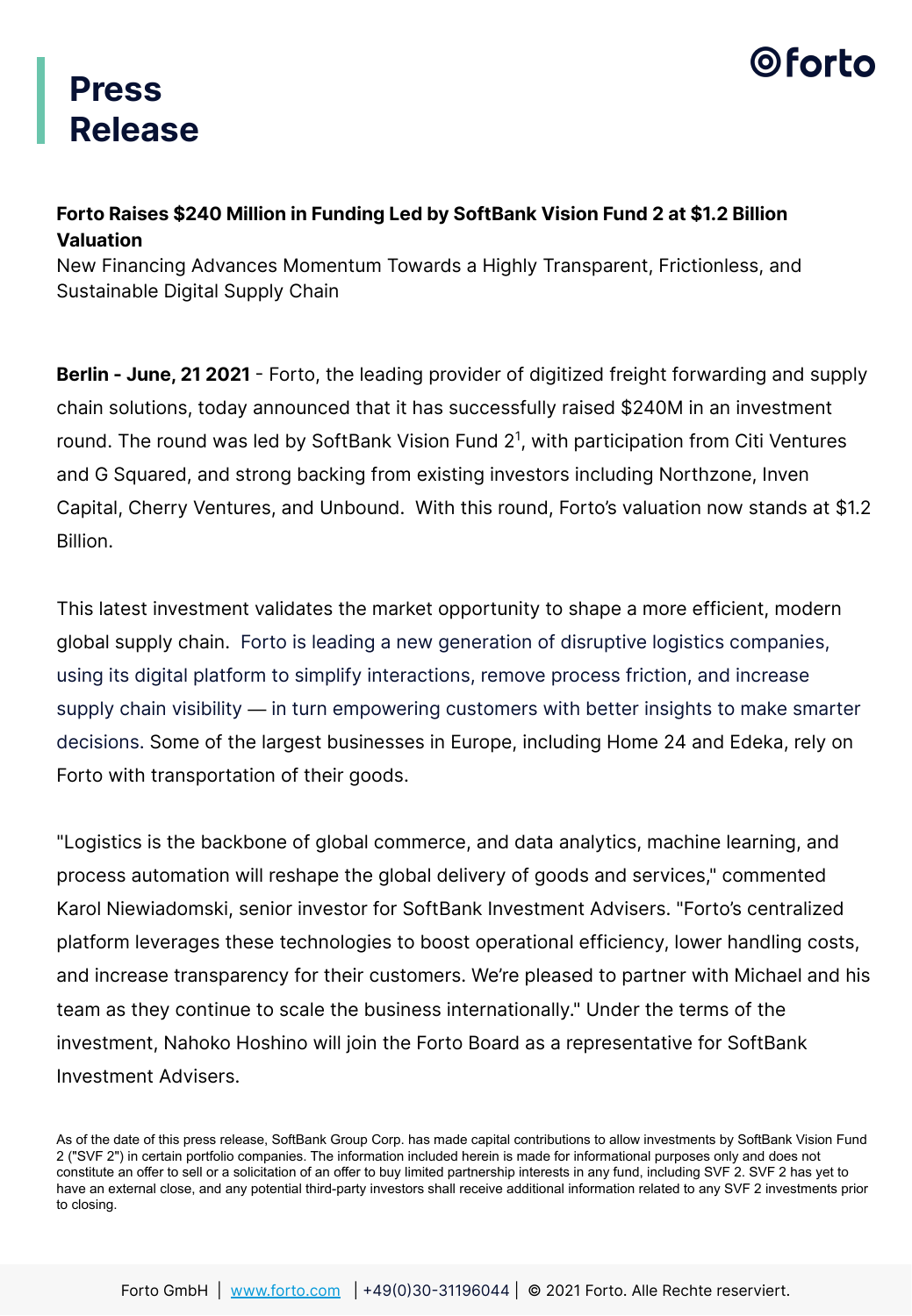## 0 forto

"With this investment we are able to further accelerate our growth path and roadmap," adds Michael Wax, CEO and Co-Founder of Forto. "In our effort to further digitize global trade, we plan to significantly expand our geographical footprint, technology platform, and customer operations, to cement our market leadership in Europe and beyond."

#### **Transparency and Sustainability Across the Supply Chain**

Luis Valdich, Managing Director of Investing at Citi Ventures, further acknowledged Forto's mission to enable supply chain visibility across solution offerings. "There is a significant opportunity to improve global supply chains by seamlessly embedding trade finance into digital solutions. Forto's platform is addressing points of friction to ease the flow of goods alongside the flows of data and money."

The new investment enables Forto to further advance its goal to make global trade more sustainable. Already more than half of Forto customers leverage the company's carbon-offsetting offer, and Forto has implemented the "1+1 Approach" — a program in which Forto doubles the CO $_{\textrm{\tiny{2}}}$  compensation of every customer to move towards climate-positive transports.

#### **Strategically Positioned to Drive Market Change**

Since its founding in 2016, Forto has consistently delivered rapid growth and broadened its solutions offering. Forto has already been expanding its European and Asian operations with new offices. Recent appointments of technology, sales, and finance veterans have strengthened the leadership team already composed of Michael Wax (CEO and Co-Founder), Erik Muttersbach (CTO and Co - Founder) and Dr. Michael Ardelt (COO. Originally founded under the name FreightHub, Forto early round investors include Inven Capital, Iris Capital, Northzone, Cherry Ventures, Unbound, and GFC. With the recent investment, the company has raised \$360 Million in funding to date.

The transaction remains subject to statutory closing conditions and is expected to conclude in the next few weeks.